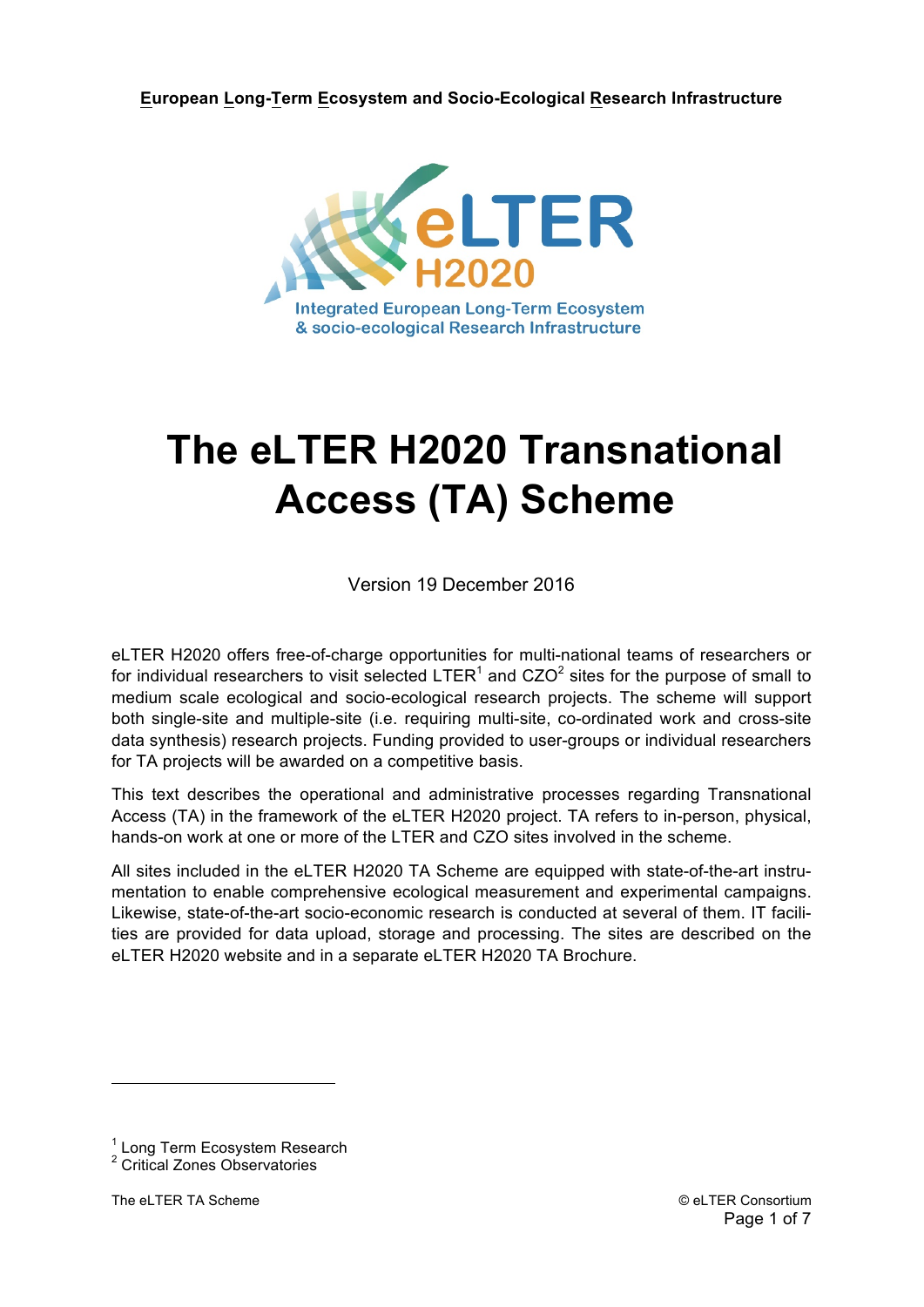# **1. Support offered**

# **Technical/scientific support**

*Supervision and training*: Users will be introduced to the site, the scientific questions it addresses, its ongoing operations and the existing instrumentation. They will receive access to past data and scientific results from the permanent monitoring programmes. Site personnel will provide training to use the site's facilities and instruments, and also any supervision needed for the users' preparatory work.

*Use of instrumentation*: Users may take part in all ongoing routine measurements. Likewise, jointly with site personnel, particular measurement activities may be specifically set up for the users' own research. Users may also bring and use their own instruments, subject to the prior consent of the site owner.

# **Financial support**

*Free of charge access:* Users selected to benefit from the eLTER TA Scheme will not be charged, and can thus enjoy free access to the site(s) and the services provided. Instead, the eLTER H2020 project will reimburse the eligible costs incurred by the site's host organisations.

*Cost reimbursement for users:* Users will receive a financial contribution towards least-cost travel expenses to and from the site. Private or rental car travel will be supported only if travel by public transportation is not possible. If available, on-site accommodation and/or onsite meals will be offered at no cost to the users. If not, the costs of reasonable accommodation in the vicinity of the site will be reimbursed. Site staff will assist users in finding suitable accommodation in the vicinity of the site.

*Personnel costs*: Users' personnel costs will not be covered.

*Subsistence rates:* All-inclusive subsistence rates will also be provided to contribute to the costs of out-of-pocket expenses. The amount will depend on whether meals are provided on-site or not. Paid subsistence rates will usually be determined in accordance with national regulations of the country where the site is located, and/or the usual practices of the site's host organisation.

*Pre-payments:* The scheme foresees costs reimbursement after users have fulfilled their reporting obligations (see section 2.7). However, in justified exceptional cases, a prepayment (e.g. to cover a flight ticket) may be granted.

## **Total funds available**

eLTER H2020 will make a total of 575.000 € available through its TA Scheme. These funds will support costs incurred by user groups as described above, and costs incurred by site host organisations during TA visits.

The host organisations of all the involved sites are Beneficiaries of the eLTER H2020 project, and they will handle the financial contributions to the user groups.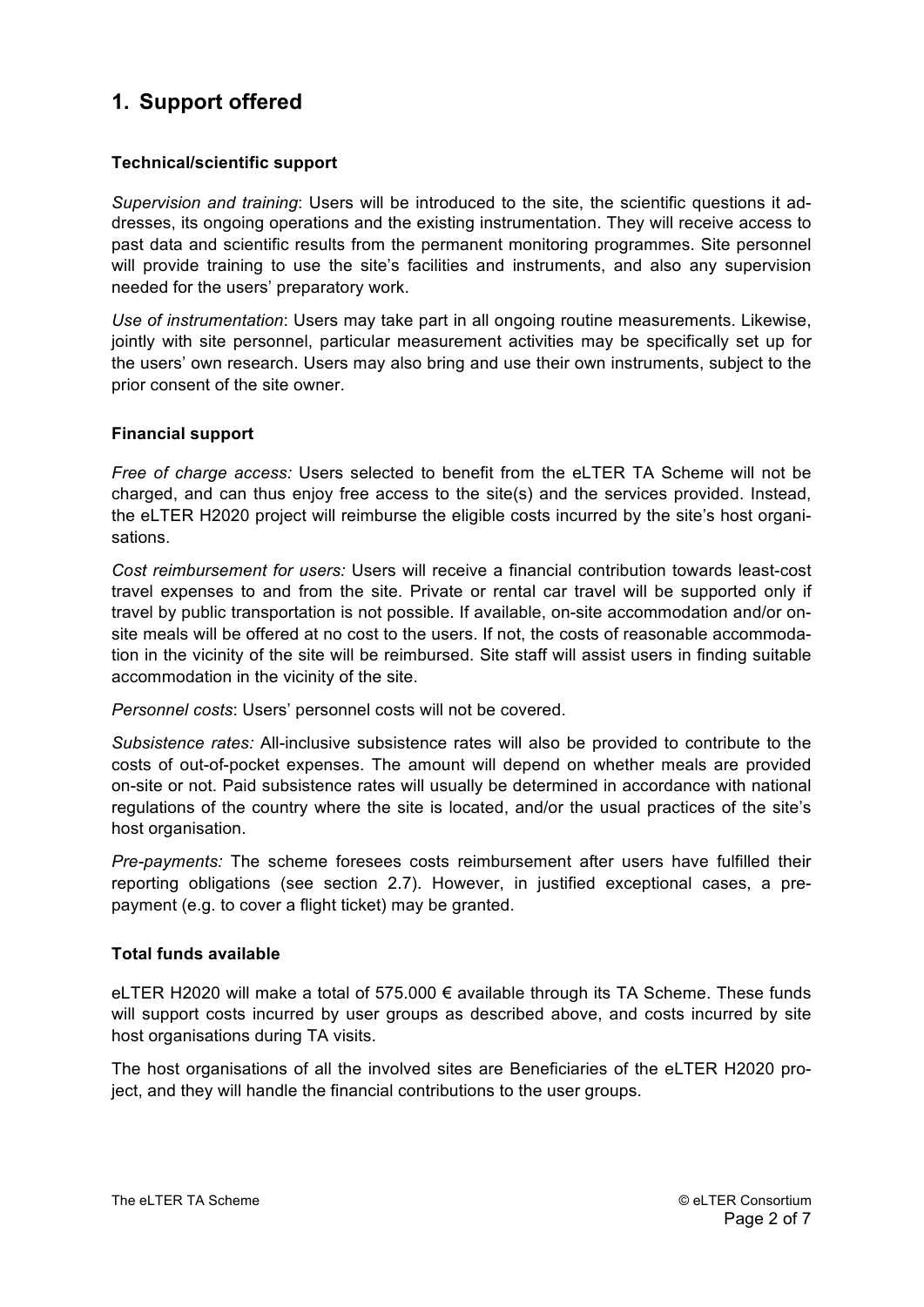## **Maximum duration of TA**

Per user group, a maximum of 40 days at one site for all the users combined will be supported. E.g. a group of three users could spend up to 13 days at one site or up to 26 days if they conduct a study spanning two sites. Owing to the limited funding per site, applications requesting shorter stays are more likely to receive approval than longer stays. If the study requires several stays, e.g. related to seasonality, these maximum days may be split into two visits. In such cases, depending on funding available, two journeys to and from the site may be covered as well.

# **Oversubscription of sites**

If users apply for access to a site, the TA funds of which have already been used up, they may be offered to perform a comparable study at another site that has unspent TA funds. As far as possible, the alternative site(s) offered will have similar biogeographical characteristics.

# **2. Eligibility**

eLTER H2020 will provide TA to user-groups or to individual researchers. In the former case, one of the group members must act as the group leader.

This user group leader, or the sole user, must work in a country other than the country where the site they wish to access is located. In the case of a group of users, the majority of the group's members must also work in a country other than the country where the site they wish to jointly access is located. For multi-site projects, this rule applies to all the sites to be accessed.

Users working for an organisation which is an eLTER H2020 Beneficiary are, in principle, eligible for receiving TA funding, however, limitations apply. This programme will not support users wishing to access a facility his/her own organisation owns.

Users not working in a European Union Member State, or Associated Country<sup>3</sup>, are eligible, provided they do not form the majority within the respective user group. However, wellfounded exceptions are possible.

There is no formal prerequisite as to the users' education or their degrees held.

 $3$  As of 17 August 2015, the following countries are associated to Horizon 2020: Iceland, Norway, Albania, Bosnia and Herzegovina, the former Yugoslav Republic of Macedonia, Montenegro, Serbia, Turkey, Israel, Moldova, Switzerland *(partial association),* Faroe Islands, Ukraine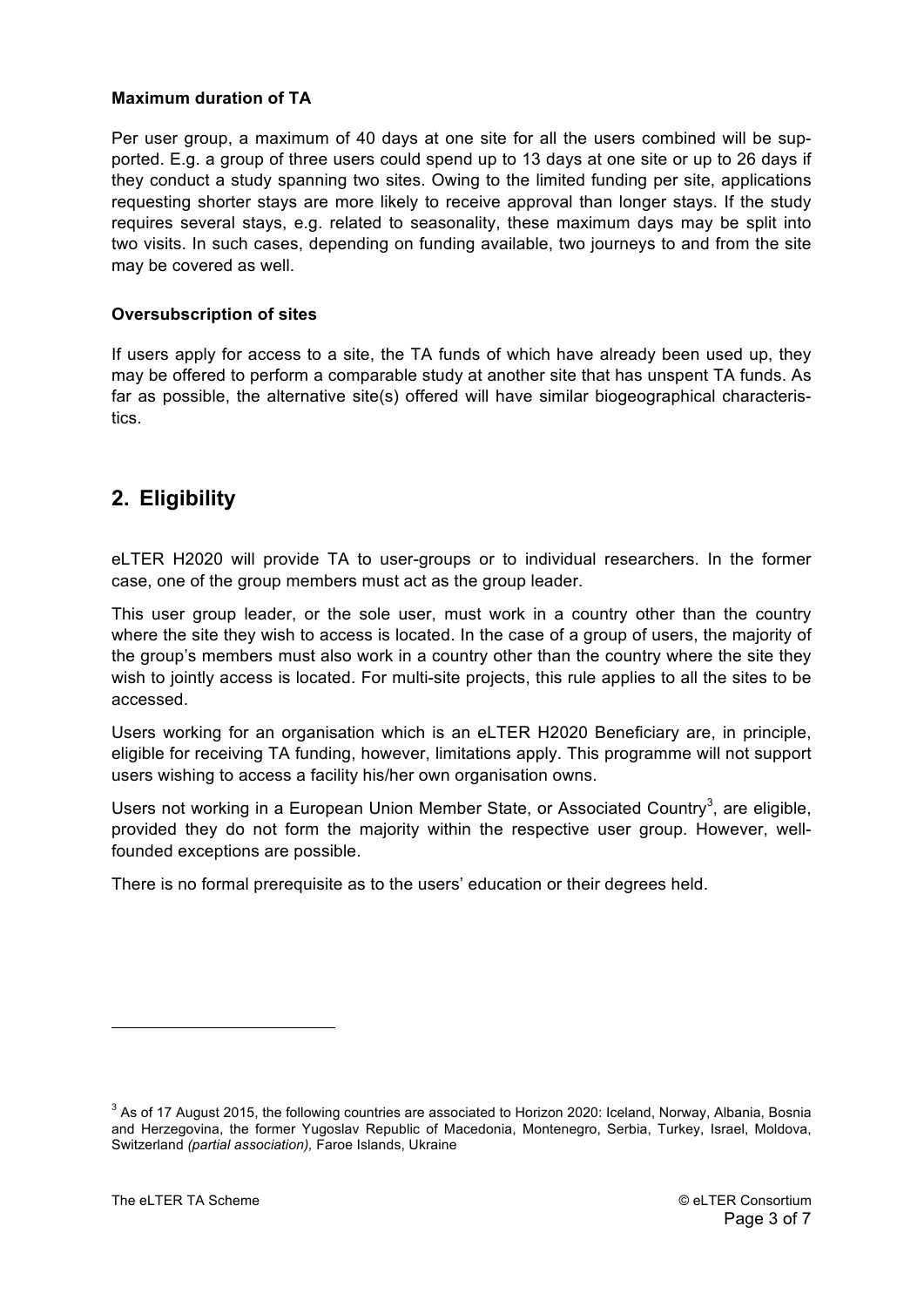# **3. Dissemination of results and data policy**

Prior to receiving access, user groups must confirm that they intend to disseminate the outcomes of their study conducted under the eLTER H2020 TA Scheme. Users representing SMEs (Small and Medium Enterprises) are exempt from this rule. However, also to them, publishing their results is strongly recommended, e.g. through a company newsletter.

Successful users may be asked to provide a description of their visit, including photographs, and they may be invited to write a blog and/or social media messages during their visit, describing their experiences.

Whatever data is collected during the visit should be made available to the site owner organisation and to the wider scientific community within a reasonable time frame and without significant delays (recommended time frame: at most two years). The data policy should presume a timely pathway towards Open Access. At the end of the project, or when publications arise during the project, data should be released using a standard Open Data license and be free of intellectual property rights (IPR).

# **4. Application procedures**

## **eLTER H2020 calls for proposals requesting Transnational Access**

Research teams are encouraged to apply for Transnational Access by submitting a project proposal to eLTER H2020. The application procedure is set up as a single-stage call for proposals.

## **Structure and content of proposals**

Applicants should download and fill in the *Proposal Template* (Word document), which is available at the eLTER H2020 project website together with this document. Supporting documents may be submitted as well, if needed.

## **Timing**

For the exact deadlines and other important dates, please refer to the eLTER H2020 website under TA Scheme.

#### **E-mail address to send the proposals to**

eLTER-TA-applications@list.ilternet.edu

## **Questions about the calls**

Any enquiries by applicants regarding the eLTER H2020 TA Scheme may be sent to the same e-mail address. They will usually be answered within 3 working days.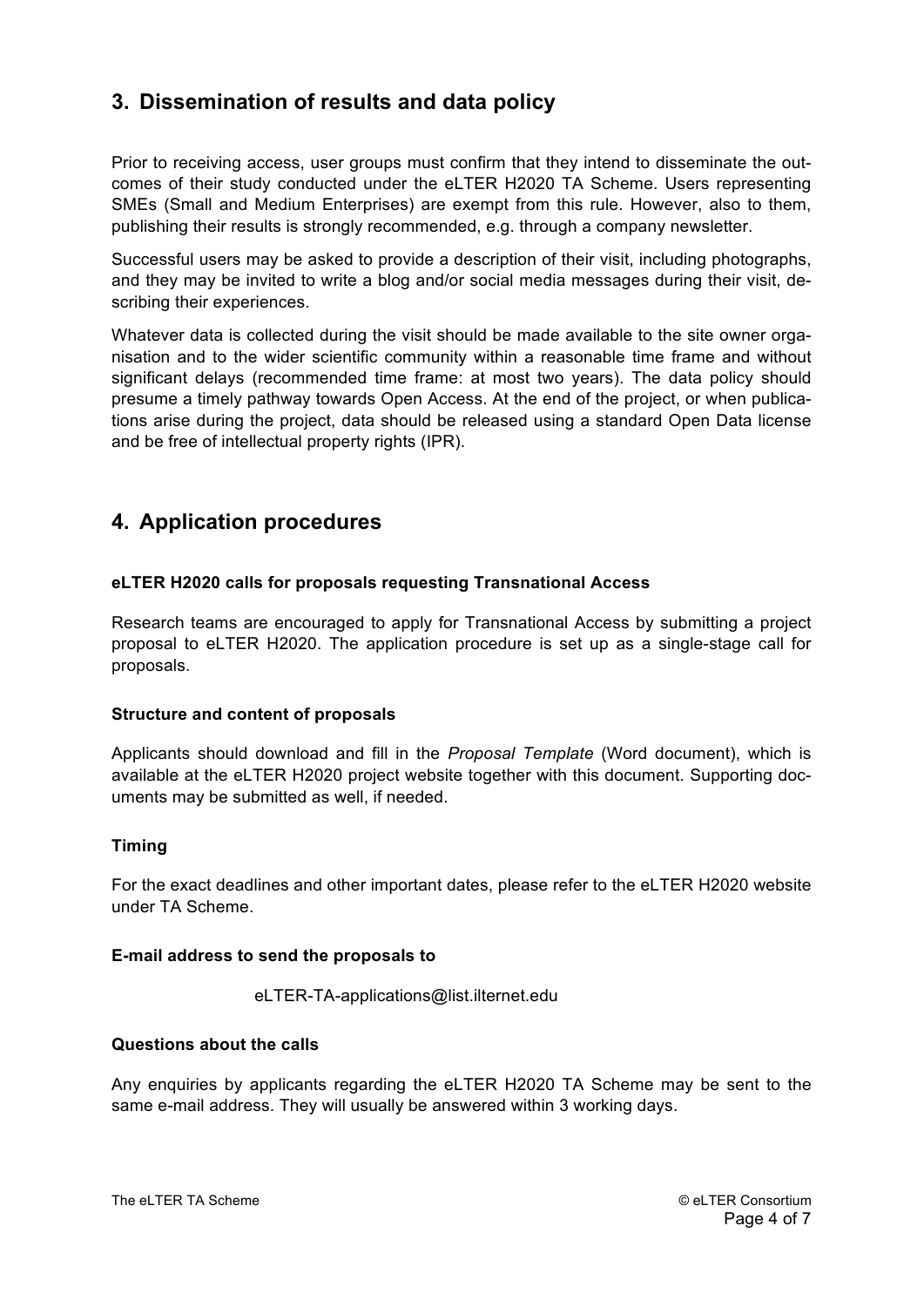# **5. Evaluation procedure and criteria**

# **Eligibility and feasibility check**

Proposals received will first be checked by the eLTER H2020 TA Coordination Team for formal compliance with the above eLTER H2020 TA Scheme rules. Incomplete proposals, with the template being filled in only partly, will automatically be rejected.

Furthermore, a check as to the feasibility of the proposed work will be performed in advance with the respective site manager. This check will, in particular, make certain that both the natural setting, structural conditions and facilities of the site(s) are suitable for the proposed work, and that the proposed work is appropriate and does not contravene any restrictions (e.g. in terms of health and safety, environmental regulations, etc.).

# **Scientific evaluation**

All applications received by the call deadline will be ranked in terms of their scientific merit, which will be the primary criterion for selecting TA projects. eLTER H2020 has put together a selection/review panel consisting of researchers with a respected reputation in the community. To ascertain transparency, fairness and impartiality, half of its members are independent of the consortium. This panel will conduct both the evaluation and selection of TA proposals and annual reviews of the TA scheme. The panel may require amendments or improvements of the applications.

# **Further criteria**

Several further criteria will be applied with less weight: Preference will be given to promising young scientists at the start of their career, to scientists who have not previously used the installation, to those who are working in countries where – to the best of our knowledge – no equivalent research infrastructures exist, and to those who are not employed by one of the eLTER H2020 beneficiaries. Not least, the gender dimension will be taken into consideration.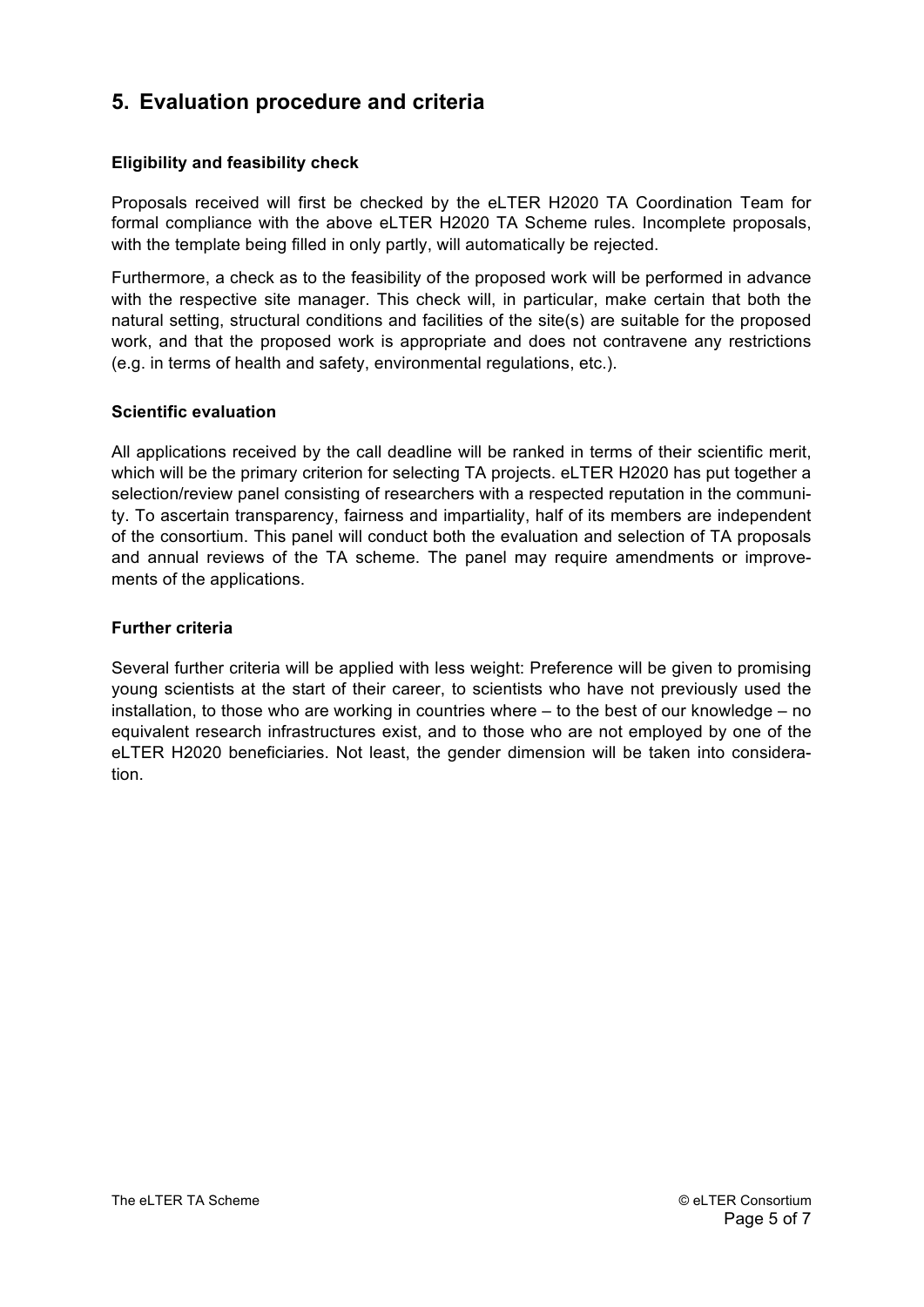# **6. Contractual regulations**

# **TA Agreement**

Once a user or group of users is selected for TA, the eLTER H2020 TA Agreement will need to be signed by the site(s) host organisation(s) and by the user (or in the case of a group of users, by each group member).

The TA agreement will regulate the following matters:

- Title of the accepted TA project
- Site(s) to be accessed
- Name and affiliation of the user group leader
- Names and affiliations of any other user group members
- Timing (may be approximate) of the planned TA
- Maximum total financial reimbursement to the user group
- Bank accounts where this reimbursement should be deposited
- Agreement of the User Group to fulfil the reporting obligations (submit the reporting template after completion of the TA)
- Agreement of the User Group to have parts of their report or the entire report published on the eLTER H2020 Project website
- Confirmation of the user's intention to publish the research results obtained through the eLTER H2020 TA scheme
- Data policy regarding data gathered by the users
- Legal matters associated with the TA journey and stay, e.g. insurance of users, travel documents, environmental regulations, etc.

## **Attachments to the TA Agreement:**

- Forms to claim eligible cost reimbursement (one per user group member)
- Template to fulfil the reporting obligations (one per user group/TA project).

# **7. Obligations**

Within one month after a user group has completed their TA visit, they must submit the filled in *TA Summary Report template*. It covers the work performed at the site and the outcomes of their study.

Together with the report, user groups should submit the *Travel costs claim form* detailing the transportation and, if needed, accommodation costs. For both, the invoices (e.g. flight e-ticket, B&B bill, etc.) must be provided. No justifications regarding subsistence rates will be needed because these are all-inclusive.